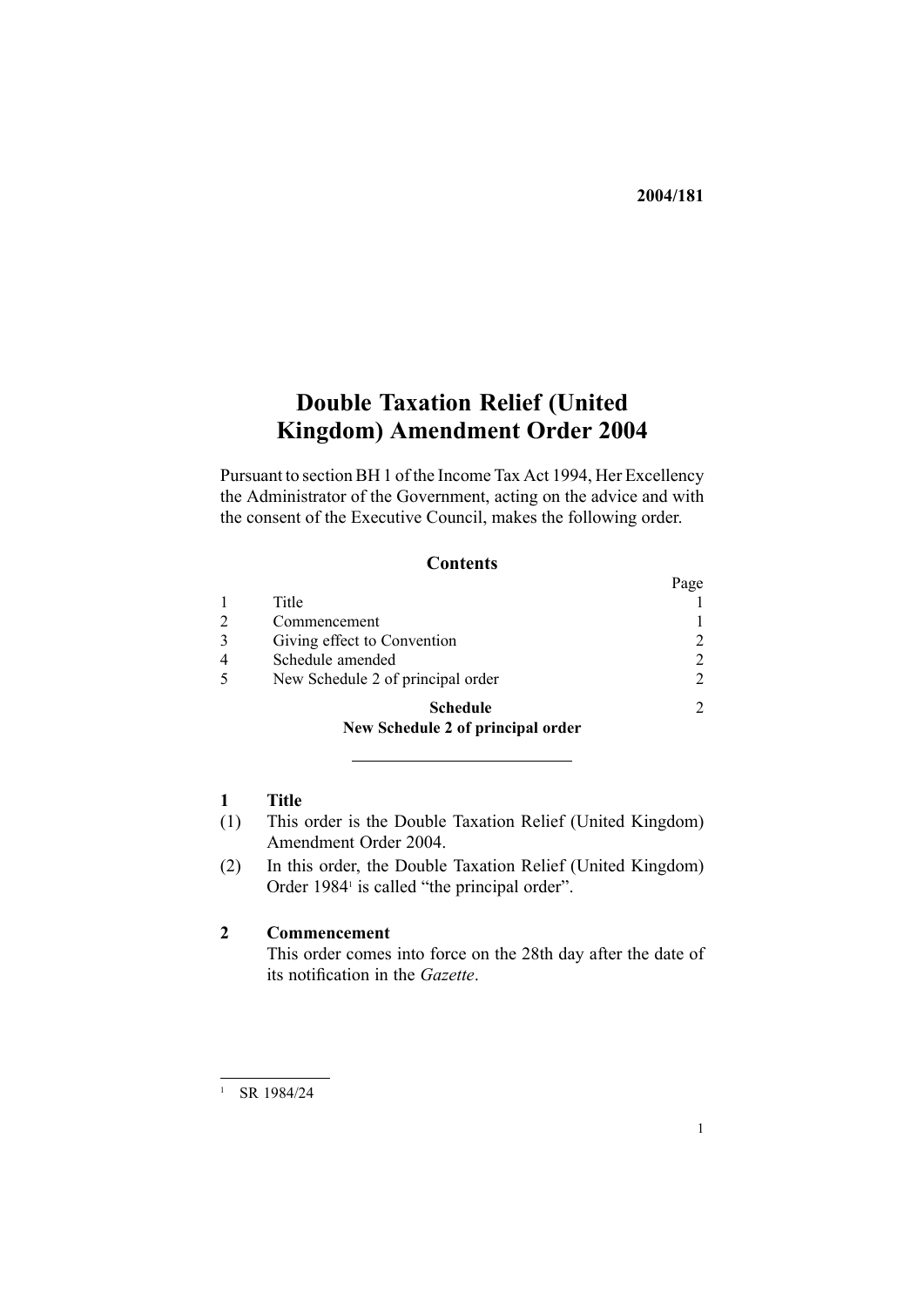|                             |  | <b>Double Taxation Relief (United Kingdom)</b> |
|-----------------------------|--|------------------------------------------------|
| <b>Amendment Order 2004</b> |  |                                                |

## **3 Giving effect to Convention**

Clause [2](http://www.legislation.govt.nz/pdfLink.aspx?id=DLM94693) of the principal order is amended by omitting the words "the Schedule to this order", and substituting the words "Schedules 1 and 2".

**Amendment Order 2004** 2004/181

#### **4 Schedule amended**

The Schedule of the principal order is amended by omitting the heading "Schedule", and substituting the heading "Schedule 1".

#### **5 New Schedule [2](http://www.legislation.govt.nz/pdfLink.aspx?id=DLM95165) of principal order**

The principal order is amended by adding, as Schedule 2, the Schedule 2 set out in the Schedule.

## **Schedule** cl 5 **New Schedule [2](http://www.legislation.govt.nz/pdfLink.aspx?id=DLM95165) of principal order Schedule 2**

**Protocol between the Government of New Zealand and the Government of the United Kingdom of Great Britain and Northern Ireland to Amend the Convention for the Avoidance of Double Taxation and the Prevention of Fiscal Evasion with Respect to Taxes on Income and on Capital Gains, signed at London on 4 August 1983**

#### **Preamble**

2

The Government of New Zealand and the Government of the United Kingdom of Great Britain and Northern Ireland;

Desiring to conclude <sup>a</sup> Protocol to amend the Convention between the Contracting Governments for the Avoidance of Double Taxation and the Prevention of Fiscal Evasion with respec<sup>t</sup> to Taxes on Income

#### <span id="page-1-0"></span>cl 3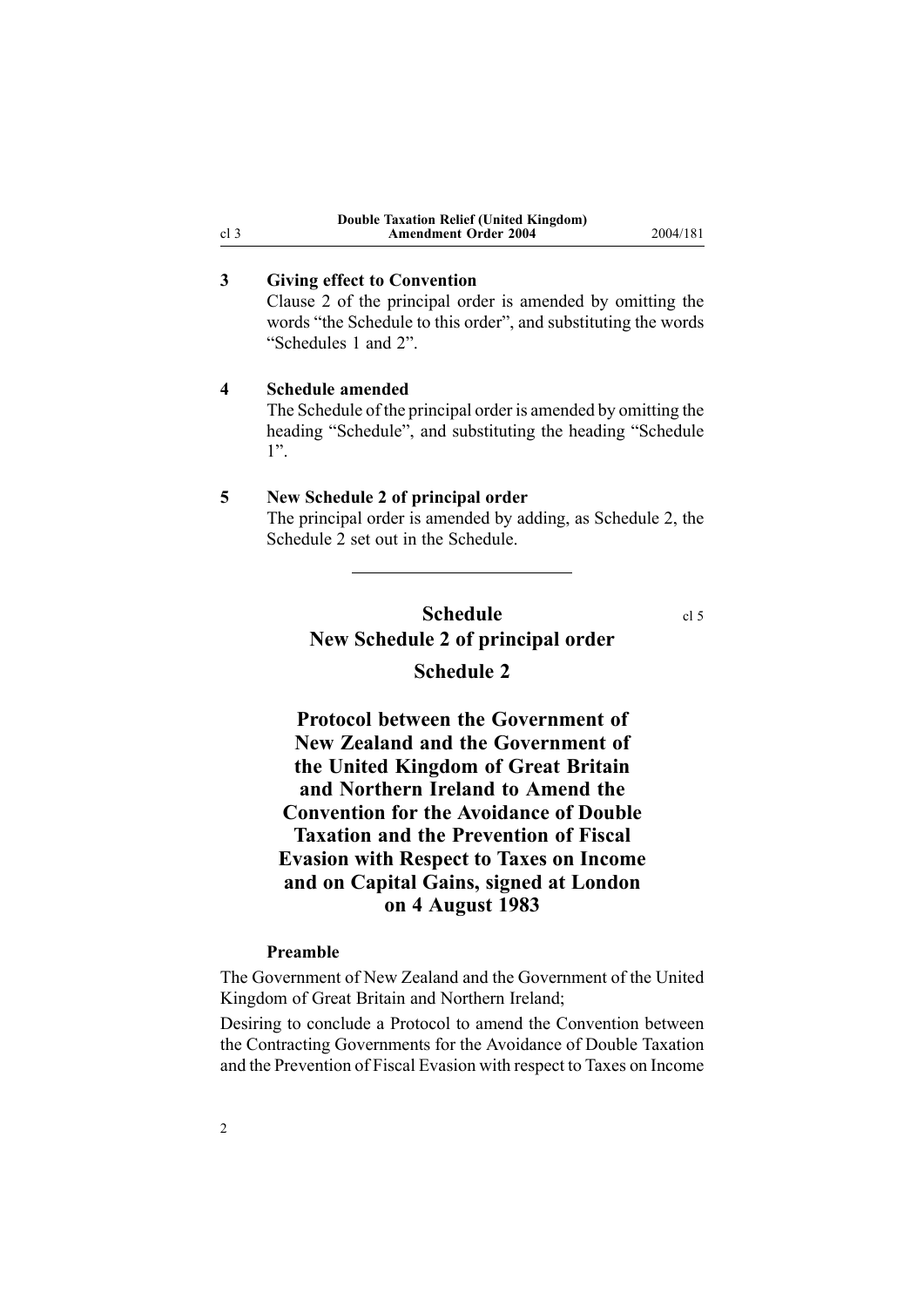Protocol between the Government of New Zealand and the Government of the United Kingdom of Great Britain and Northern Ireland to Amend the Convention for the Avoidance of Double Taxation and the Prevention of Fiscal Evasion with Respect to Taxes on Income and on Capital Gains, signed at London on 4 August 1983*—continued*

and on Capital Gains, signed at London on 4 August 1983 (hereinafter referred to as **the Convention**); Have agreed as follows:

#### **ARTICLEI**

- Paragraph (6) of Article 8 of the Convention shall be deleted and the following new paragraph shall be inserted immediately after paragraph (5) of that Article:
- "'(6Notwithstanding the provisions of this Article, income or profits from any kind of insurance shall be taxed in accordance with the laws of either Contracting State. However, in the case of insurance other than life insurance, if an enterprise of one of the Contracting States derives premiums paid for the insurance of risks situated in the other Contracting State, otherwise than through <sup>a</sup> permanent establishment situated in that other State, the income or profits derived by the enterprise from the insurance of those risks shall in that other State not exceed 10 percen<sup>t</sup> of the gross premiums paid for the insurance of those risks.

#### **Article II**

Article 11 of the Convention shall be deleted and replaced by the following:

#### **11 Dividends**

- (1) Dividends paid by <sup>a</sup> company which is <sup>a</sup> resident of <sup>a</sup> Contracting State to <sup>a</sup> resident of the other Contracting State may be taxed in that other State.
- (2) However, such dividends may also be taxed in the Contracting State of which the company paying the dividends is <sup>a</sup> resident and according to the laws of that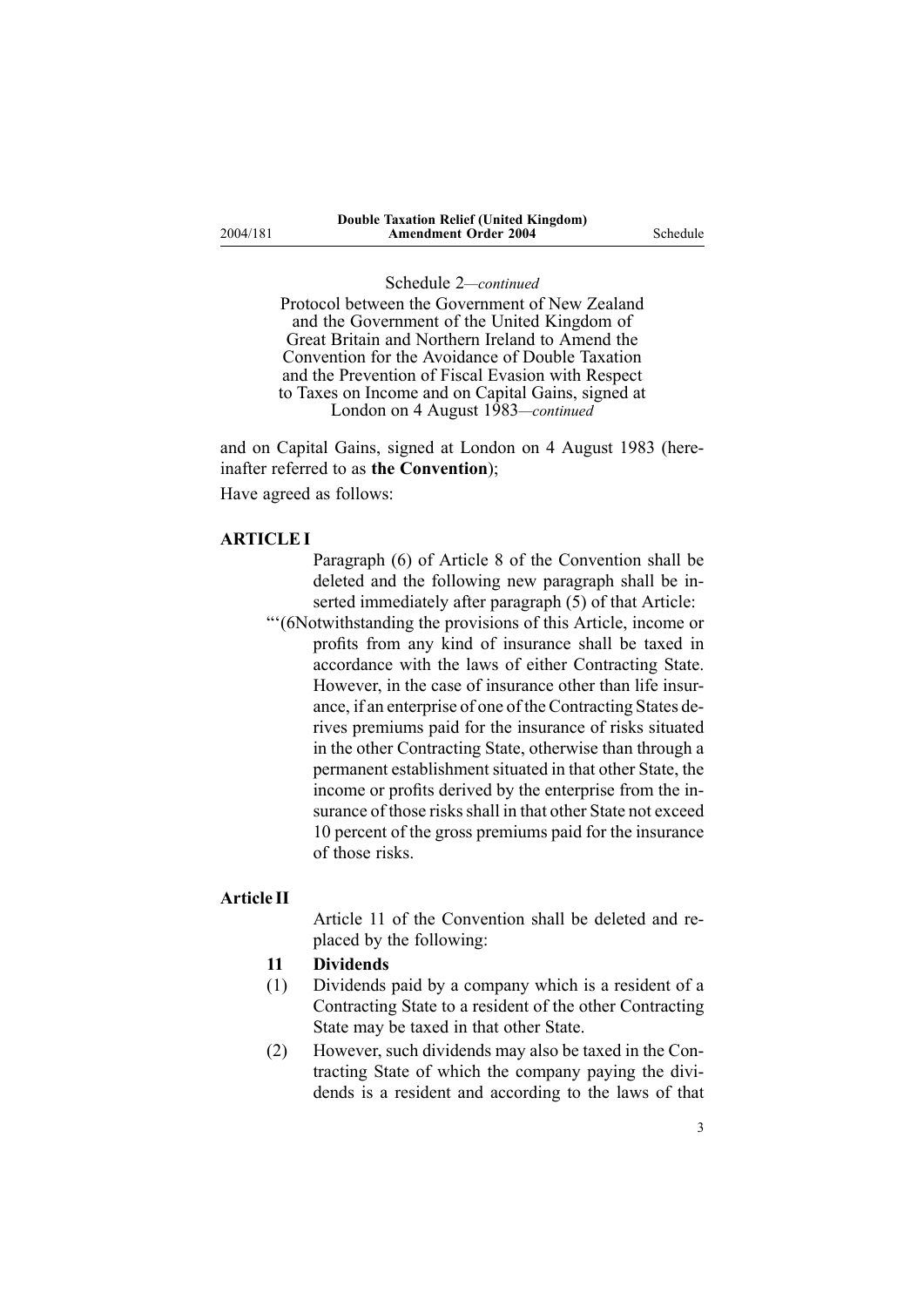Protocol between the Government of New Zealand and the Government of the United Kingdom of Great Britain and Northern Ireland to Amend the Convention for the Avoidance of Double Taxation and the Prevention of Fiscal Evasion with Respect to Taxes on Income and on Capital Gains, signed at

London on 4 August 1983*—continued*

State, but if the beneficial owner of the dividends is <sup>a</sup> resident of the other Contracting State, the tax so charged shall not exceed 15 percen<sup>t</sup> of the gross amount of the dividends.

This paragraph shall not affect the taxation of the company in respec<sup>t</sup> of the profits out of which the dividends are paid.

- (3) The term "dividends" as used in this Article means income from shares, or other rights, not being debt-claims, participating in profits, as well as income from other corporate rights which is subjected to the same taxation treatment as income from shares by the laws of the Contracting State of which the company making the distribution is <sup>a</sup> resident and also includes any other item which, under the laws of the State of which the company paying the dividend is <sup>a</sup> resident, is treated as <sup>a</sup> dividend or distribution of <sup>a</sup> company.
- (4) The provisions of paragraphs (1) and (2) of this Article shall not apply if the beneficial owner of the dividends, being <sup>a</sup> resident of <sup>a</sup> Contracting State, carries on business in the other Contracting State of which the company paying the dividends is <sup>a</sup> resident, through <sup>a</sup> permanen<sup>t</sup> establishment situated therein, or performs in that other State independent personal services from <sup>a</sup> fixed base situated therein, and the holding in respec<sup>t</sup> of which the dividends are paid is effectively connected with such permanen<sup>t</sup> establishment or fixed base. In such case the provisions of Article 8 or 15 of this Convention, as the case may be, shall apply.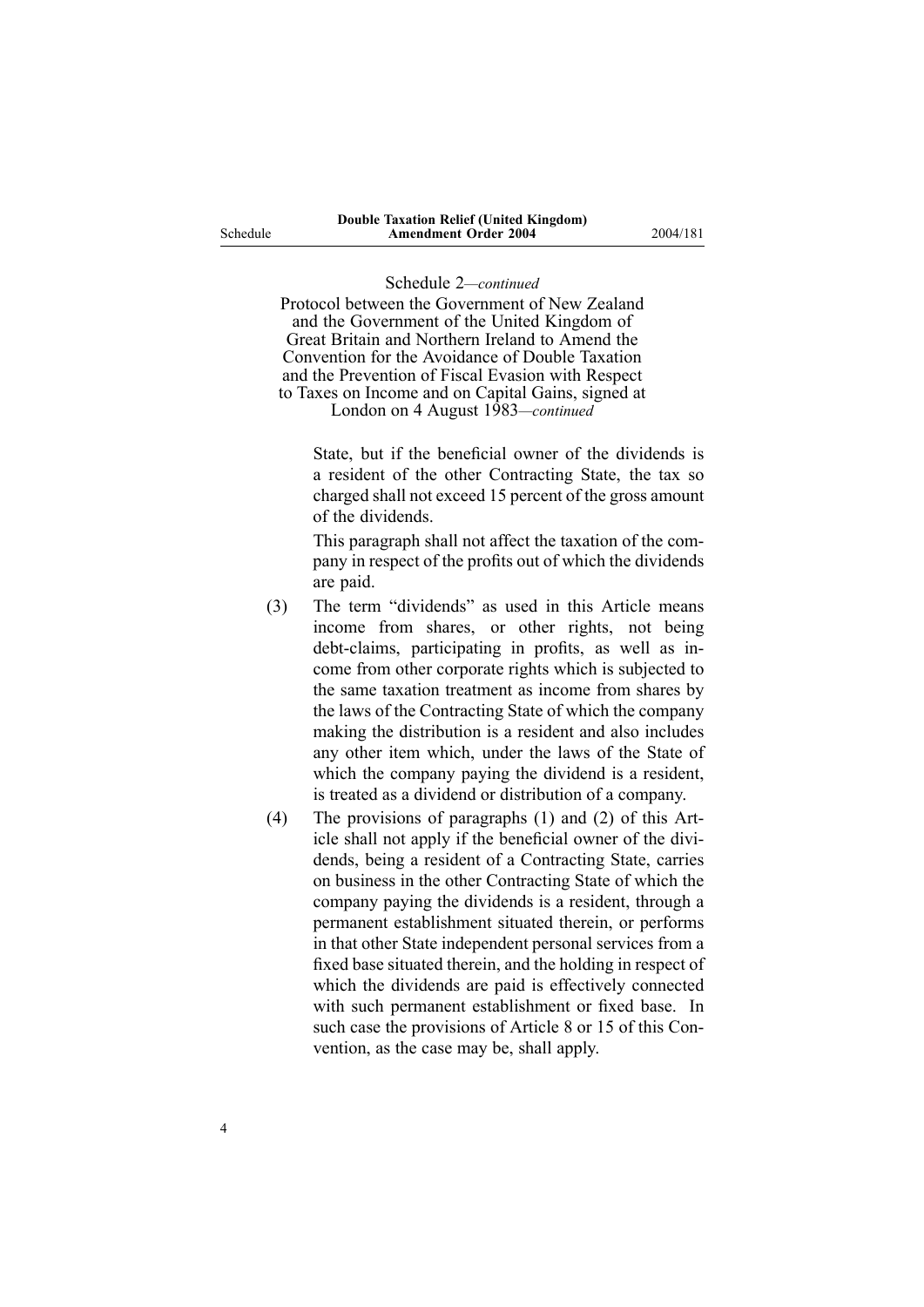2004/181

#### Schedule 2*—continued*

Protocol between the Government of New Zealand and the Government of the United Kingdom of Great Britain and Northern Ireland to Amend the Convention for the Avoidance of Double Taxation and the Prevention of Fiscal Evasion with Respect to Taxes on Income and on Capital Gains, signed at London on 4 August 1983*—continued*

- (5) Where <sup>a</sup> company which is <sup>a</sup> resident of <sup>a</sup> Contracting State derives profits or income from the other Contracting State, that other State may not impose any tax on the dividends paid by the company, excep<sup>t</sup> insofar as such dividends are paid to <sup>a</sup> resident of that other State or insofar as the holding in respec<sup>t</sup> of which the dividends are paid is effectively connected with <sup>a</sup> permanen<sup>t</sup> establishment or <sup>a</sup> fixed base situated in that other State, nor subject the company's undistributed profits to <sup>a</sup> tax on undistributed profits, even if the dividends paid or the undistributed profits consist wholly or partly of profits or income arising in that other State.
- (6) The provisions of this Article shall not apply if it wasthe main purpose or one of the main purposes of any person concerned with the creation or assignment of the shares or other rights in respect of which the dividend is paid to take advantage of this Article by means of that creation or assignment.

#### **ARTICLEIII**

- The following new paragraph shall be inserted immediately after paragraph (8) of Article 12 of the Convention:
- "'(9The provisions of this Article shall not apply if it was the main purpose or one of the main purposes of any person concerned with the creation or assignment of the debtclaim in respec<sup>t</sup> of which the interest is paid to take advantage of this Article by means of that creation or assignment.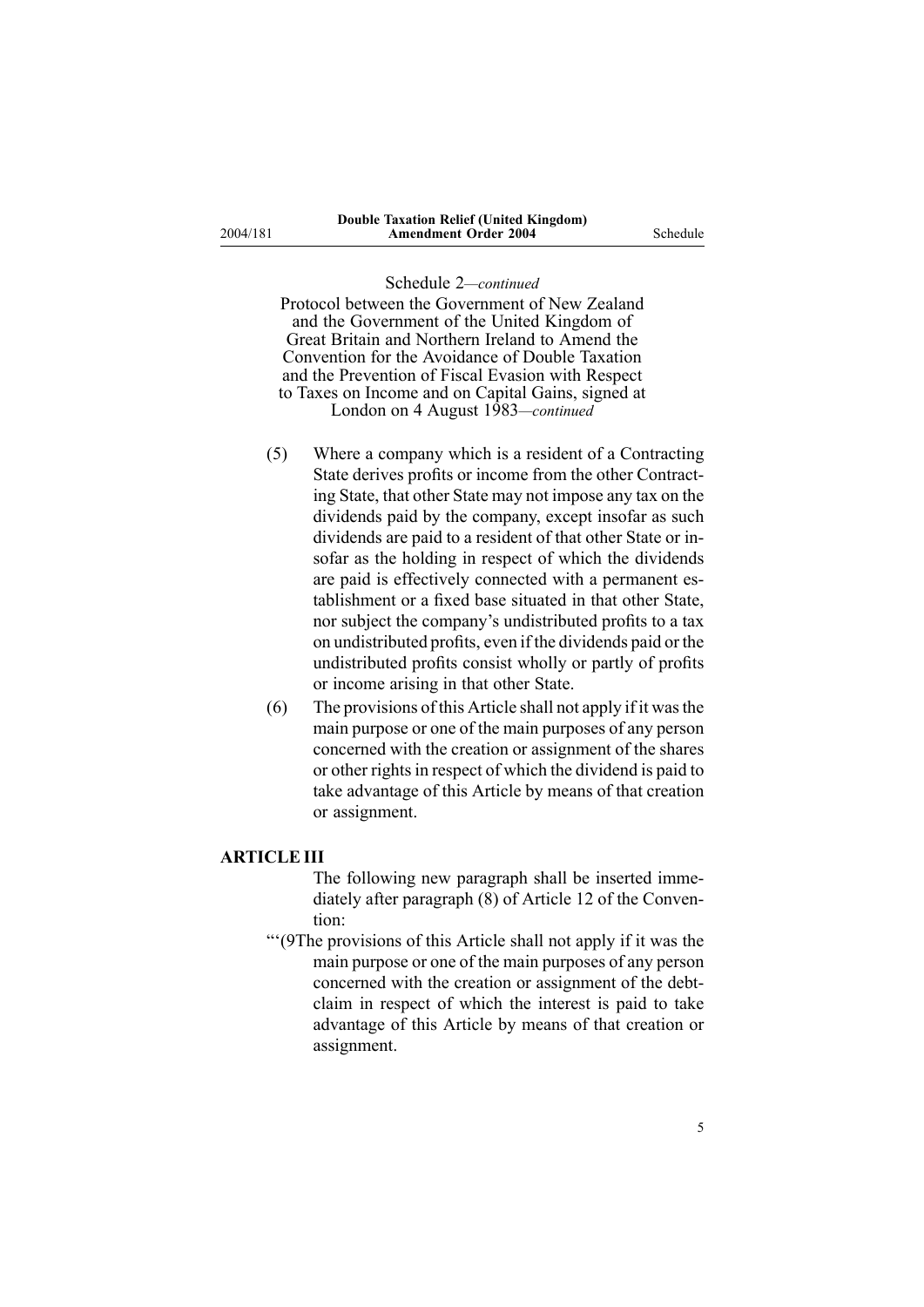Protocol between the Government of New Zealand and the Government of the United Kingdom of Great Britain and Northern Ireland to Amend the Convention for the Avoidance of Double Taxation and the Prevention of Fiscal Evasion with Respect to Taxes on Income and on Capital Gains, signed at London on 4 August 1983*—continued*

#### **ARTICLEIV**

The following new paragraph shall be inserted immediately after paragraph (6) of Article 13 of the Convention:

"'(7The provisions of this Article shall not apply if it was the main purpose or one of the main purposes of any person concerned with the creation or assignment of the rights in respec<sup>t</sup> of which the royalties are paid to take advantage of this Article by means of that creation or assignment.

### **ARTICLE V**

- (1) Paragraph (1) of Article 14 of the Convention shall be deleted and replaced by the following:
	- "'(1Income or gains derived by <sup>a</sup> resident of <sup>a</sup> Contracting State from the alienation of immovable property referred to in Article 7 of this Convention and situated in the other Contracting State, or from the alienation of shares in <sup>a</sup> company deriving their value or the greater par<sup>t</sup> of their value directly or indirectly from such property, may be taxed in that other State.
- (2) Paragraph (4) of Article 14 of the Convention shall be deleted and the following new paragraphs shall be inserted immediately after paragraph (3) of that Article:
	- "'(4) Income or gains from the alienation of any property other than that referred to in paragraphs (1), (2) and (3) of this Article, shall be taxable only in the Contracting State of which the alienator is <sup>a</sup> resident.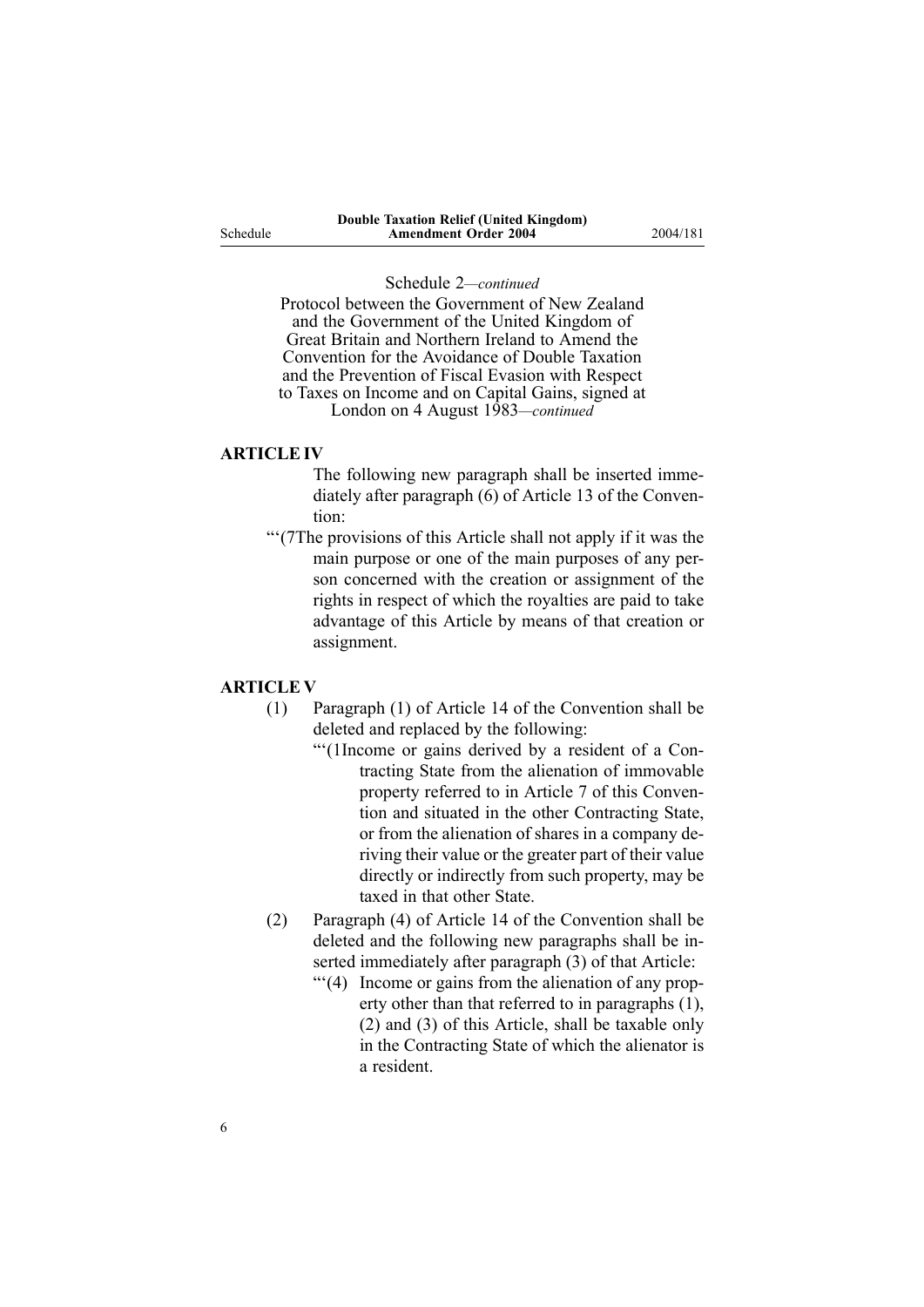Protocol between the Government of New Zealand and the Government of the United Kingdom of Great Britain and Northern Ireland to Amend the Convention for the Avoidance of Double Taxation and the Prevention of Fiscal Evasion with Respect to Taxes on Income and on Capital Gains, signed at London on 4 August 1983*—continued*

(5) The provisions of this Article shall not affect the right of the United Kingdom to levy according to its law <sup>a</sup> tax chargeable in respec<sup>t</sup> of gains from the alienation of any property on <sup>a</sup> person who is <sup>a</sup> resident of the United Kingdom at any time during the fiscal year in which the property is alienated, or has been so resident at any time during the six fiscal years immediately preceding that year.

#### **ARTICLE VI**

The following new Article 21A shall be inserted:

#### **21A Other income**

- (1) Items of income of <sup>a</sup> resident of <sup>a</sup> Contracting State, wherever arising, not dealt with in the foregoing Articles of this Convention shall be taxable only in that **State**
- (2) The provisions of paragraph (1) of this Article shall not apply to income, other than income from immovable property as defined in paragraph (2) of Article 7 of this Convention, derived by <sup>a</sup> resident of <sup>a</sup> Contracting State who carries on business in the other Contracting State through <sup>a</sup> permanen<sup>t</sup> establishment situated therein and the right or property in respec<sup>t</sup> of which the income is paid is effectively connected with such permanen<sup>t</sup> establishment. In that case the provisions of Article 8 of this Convention shall apply.
- (3) Notwithstanding the provisions of paragraphs (1) and (2) of this Article, items of income of <sup>a</sup> resident of <sup>a</sup> Contracting State not dealt with in the foregoing Articles of this Convention from sources in the other Con-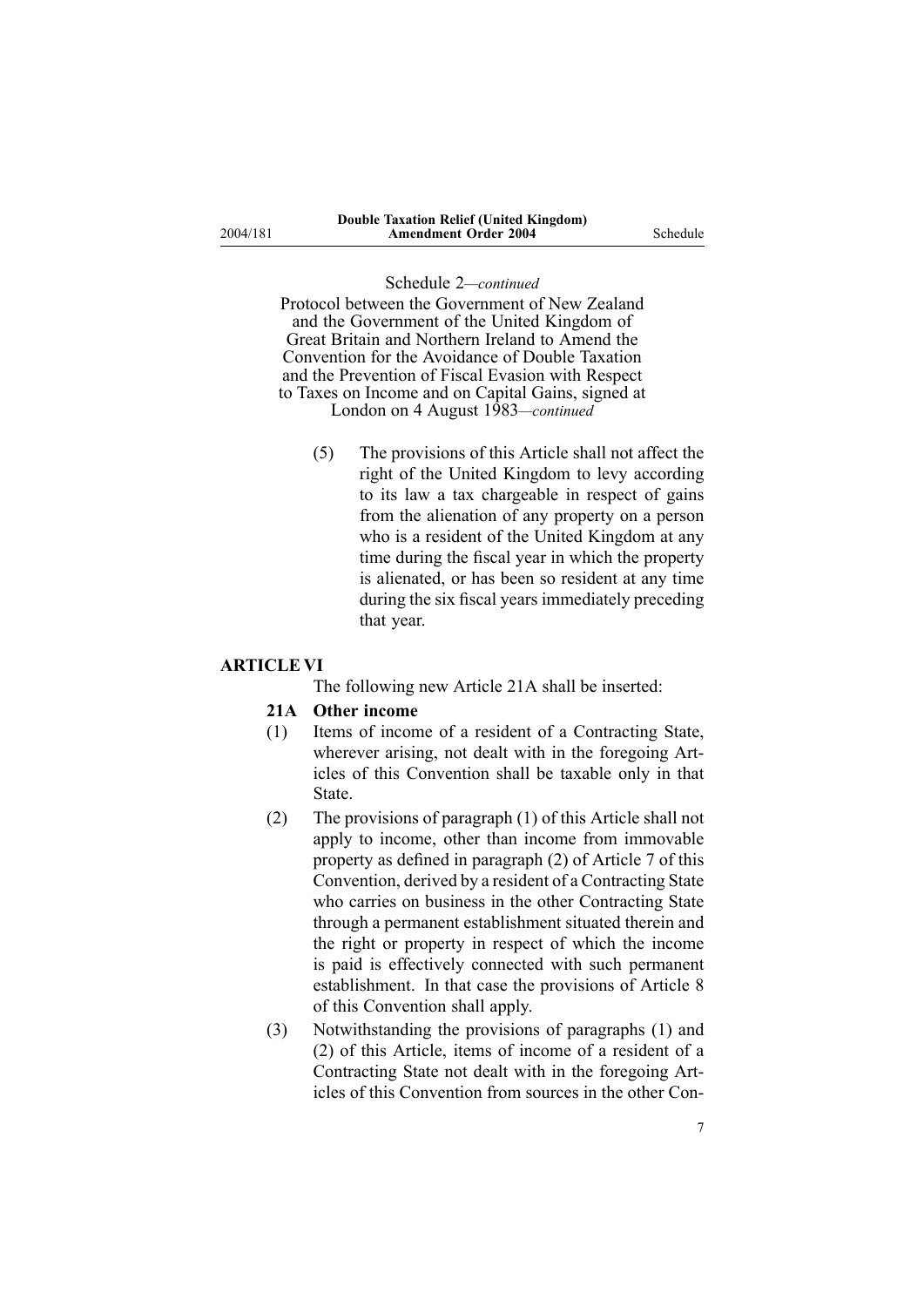Protocol between the Government of New Zealand and the Government of the United Kingdom of Great Britain and Northern Ireland to Amend the Convention for the Avoidance of Double Taxation and the Prevention of Fiscal Evasion with Respect to Taxes on Income and on Capital Gains, signed at London on 4 August 1983*—continued*

tracting State may also be taxed in the other Contracting State.

- (4) Where, by reason of <sup>a</sup> special relationship between the person referred to in paragraph (1) of this Article and some other person, or between both of them and some third person, the amount of the income referred to in that paragraph exceeds the amount (if any) which might reasonably have been expected to have been agreed upon between them in the absence of such <sup>a</sup> relationship, the provisions of this Article shall apply only to the last-mentioned amount. In such a case, the excess part of the income shall remain taxable according to the laws of each Contracting State, due regard being had to the other applicable provisions of this Convention.
- (5) The provisions of this Article shall not apply if it wasthe main purpose or one of the main purposes of any person concerned with the creation or assignment of the rights in respec<sup>t</sup> of which the income is paid to take advantage of this Article by means of that creation or assignment.

#### **ARTICLE VII**

Article 25 of the Convention shall be deleted and replaced by the following:

#### **25 Exchange of information**

(1) The competent authorities of the Contracting States shall exchange such information as is foreseeably relevant to the administration or enforcement of the provisions of this Convention or of the domestic laws of the Contracting States concerning taxes covered by this Convention insofar as the taxation thereunder is not contrary to this Convention, in particular, to preven<sup>t</sup>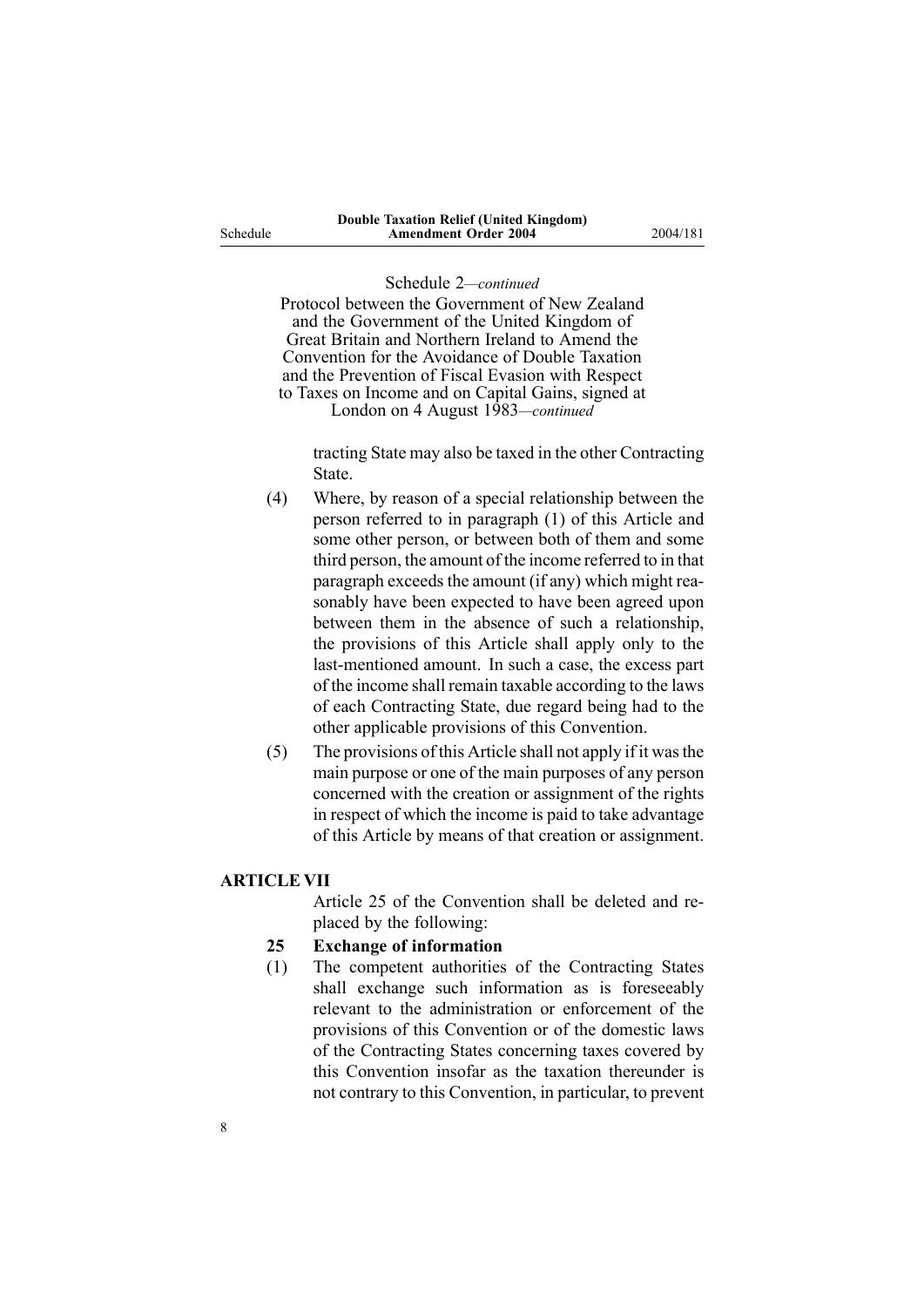2004/181

#### Schedule 2*—continued*

Protocol between the Government of New Zealand and the Government of the United Kingdom of Great Britain and Northern Ireland to Amend the Convention for the Avoidance of Double Taxation and the Prevention of Fiscal Evasion with Respect to Taxes on Income and on Capital Gains, signed at London on 4 August 1983*—continued*

fraud and to facilitate the administration of statutory provisions against legal avoidance. The exchange of information is not restricted by Article 1 of this Convention. Any information received by <sup>a</sup> Contracting State shall be treated as secret in the same manner as information obtained under the domestic laws of that State but may be disclosed to and only to persons or authorities (including courts and administrative bodies) concerned with the assessment or collection of, the enforcement or prosecution in respec<sup>t</sup> of, or the determination of appeals in relation to, the taxes covered by this Convention or the oversight of the above. Such persons or authorities shall use the information only for such purposes. They may disclose the information in public court proceedings or in judicial decisions.

- (2) If information is requested by <sup>a</sup> Contracting State in accordance with this Article, the other Contracting State shall use its information gathering measures to obtain the requested information in the same way as if its own taxation were involved, even though that other State may not need such information for its own tax purposes. If specifically requested by the competent authority of <sup>a</sup> Contracting State, the competent authority of the other Contracting State shall so far as possible provide information under this Article in the form requested.
- (3) In no case shall the provisions of paragraphs (1) and (2) of this Article be construed so as to impose on <sup>a</sup> Contracting State the obligation:
	- (a) to carry out administrative measures at variance with the laws and administrative practice of that or of the other Contracting State;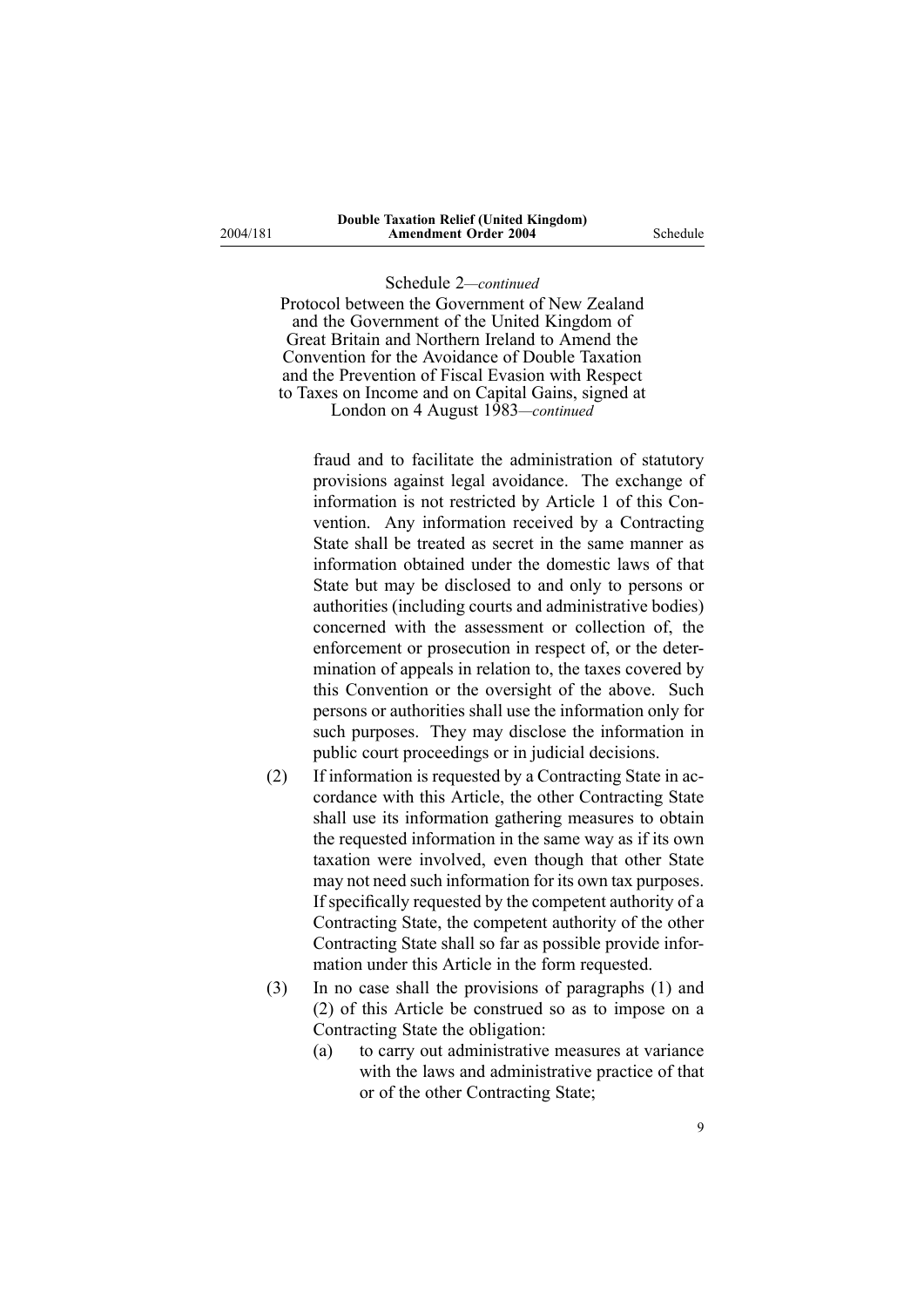Protocol between the Government of New Zealand and the Government of the United Kingdom of Great Britain and Northern Ireland to Amend the Convention for the Avoidance of Double Taxation and the Prevention of Fiscal Evasion with Respect to Taxes on Income and on Capital Gains, signed at

London on 4 August 1983*—continued*

- (b) to supply information which is not obtainable under the laws or in the normal course of the administration of that or of the other Contracting State;
- (c) to supply information which would disclose any trade, business, industrial, commercial or professional secret or trade process, or information whose disclosure would be contrary to public policy.
- (4) In no case shall the provisions of paragraph (3) of this Article be construed so as to permit <sup>a</sup> Contracting State to decline to supply information solely because the information is held by <sup>a</sup> bank, other financial institution, nominee or person acting in an agency or <sup>a</sup> fiduciary capacity or relates to ownership interests in <sup>a</sup> person.

#### **ARTICLE VIII**

The Governments of the Contracting States shall notify one another, through diplomatic channels, of the completion of the procedures required by their laws for the bringing into force of this Protocol. This Protocol shall enter into force on the date of the later of these notifications and shall thereupon have effect:

- (a) in the United Kingdom:
	- (i) in relation to the income or gains referred to in Article V of this Protocol, in respec<sup>t</sup> of income tax, capital gains tax and corporation tax on income and gains arising on or after the date of signature of this Protocol;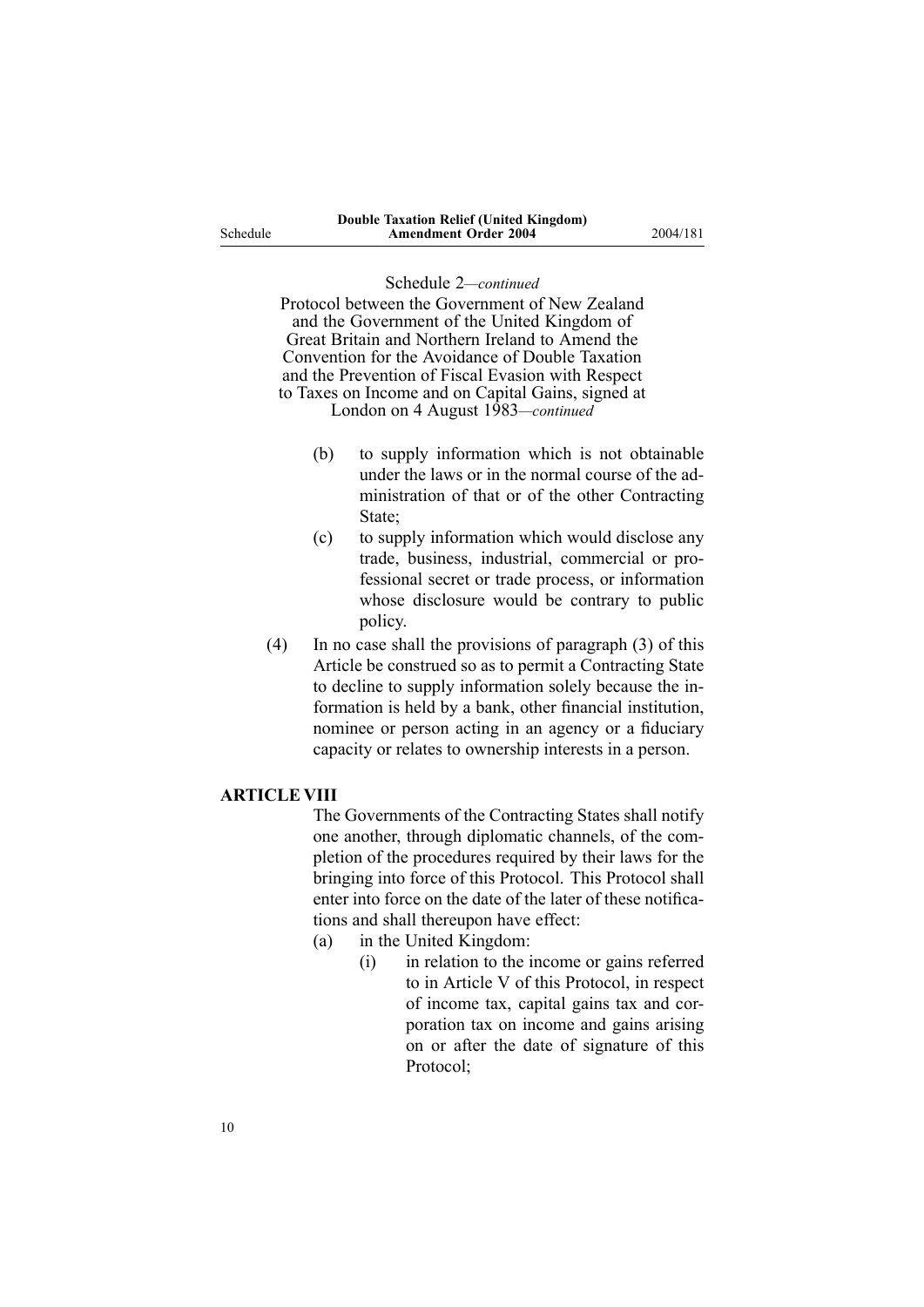Protocol between the Government of New Zealand and the Government of the United Kingdom of Great Britain and Northern Ireland to Amend the Convention for the Avoidance of Double Taxation and the Prevention of Fiscal Evasion with Respect to Taxes on Income and on Capital Gains, signed at London on 4 August 1983*—continued*

- (ii) in relation to the information referred to in Article VII of this Protocol, in respec<sup>t</sup> of such information that is requested or exchanged on or after the date of signature of this Protocol;
- (iii) in respec<sup>t</sup> of income tax not described in clause (i) of this sub-paragraph, for any year of assessment beginning on or after the sixth day of April next following the date on which this Protocol enters into force;
- (iv) in respec<sup>t</sup> of corporation tax not described in clause (i) of this sub-paragraph, for any financial year beginning on or after the first day of April next following the date on which this Protocol enters into force:
- (v) in relation to tax credits in respec<sup>t</sup> of dividends paid by companies which are residents of the United Kingdom, to terminate any entitlement to such tax credits in respec<sup>t</sup> of dividends paid on or after the sixth day of April next following the date on which this Protocol enters into force.
- (b) in New Zealand:
	- (i) in relation to the income or gains referred to in Article V of this Protocol, in respec<sup>t</sup> of income tax on income and gains arising on or after the date of signature of this Protocol<sup>.</sup>
	- (ii) in relation to the information referred to in Article VII of this Protocol, in respec<sup>t</sup> of such information that is requested or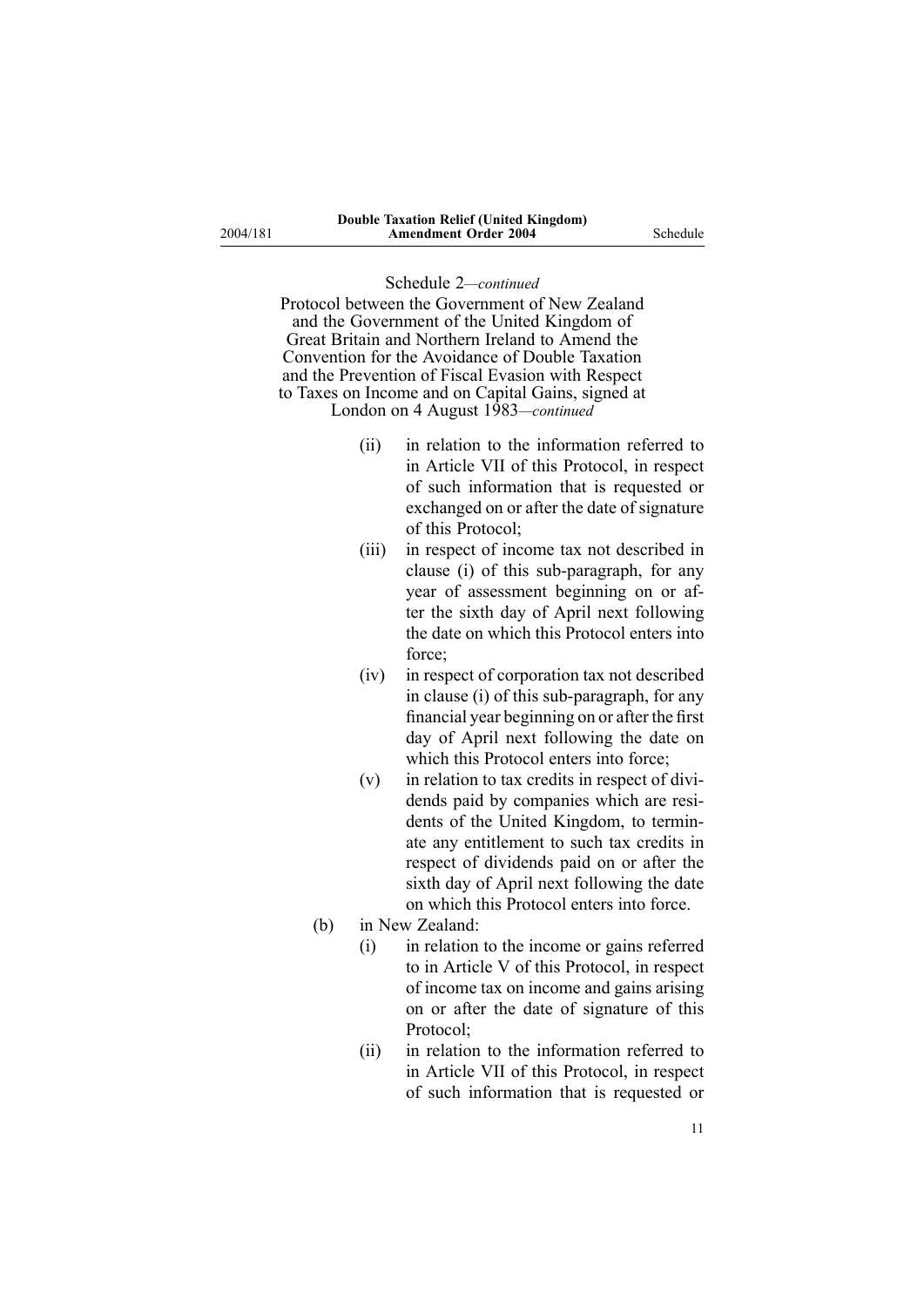Schedule

#### Schedule 2*—continued*

Protocol between the Government of New Zealand and the Government of the United Kingdom of Great Britain and Northern Ireland to Amend the Convention for the Avoidance of Double Taxation and the Prevention of Fiscal Evasion with Respect to Taxes on Income and on Capital Gains, signed at London on 4 August 1983*—continued*

> exchanged on or after the date of signature of this Protocol;

(iii) in respec<sup>t</sup> of income tax not described in clause (i) of-this sub-paragraph, for any income year beginning on or after the first day of April next following the date on which this Protocol enters into force.

This Protocol shall remain in force as long as the Convention remains in force.

In witness whereof the undersigned, duly authorised thereto by their respective Governments, have signed this Protocol.

Done in duplicate at London this 4th day of November 2003.

For the Government of New Zealand For the Government of the United Kingdom of Great Britain and Northern Ireland

Hon Russell Marshall Rt Hon Dawn Primarolo

## **EXCHANGE OF NOTES**

London 4 November 2003

Your Excellency

I have the honour to refer to the Protocol between the Government of the United Kingdom of Great Britain and Northern Ireland and the Government of New Zealand to amend the Convention for the Avoidance of Double Taxation and the Prevention of Fiscal Evasion with respec<sup>t</sup> to Taxes on Income and on Capital Gains which has been signed today and to make on behalf of the Government of the United Kingdom the following proposal:

With reference to paragraph  $(5)$  of Article 14 of the Convention as inserted by paragraph (2) of Article V of the Protocol, it is understood that the law mentioned includes provisions of the United Kingdom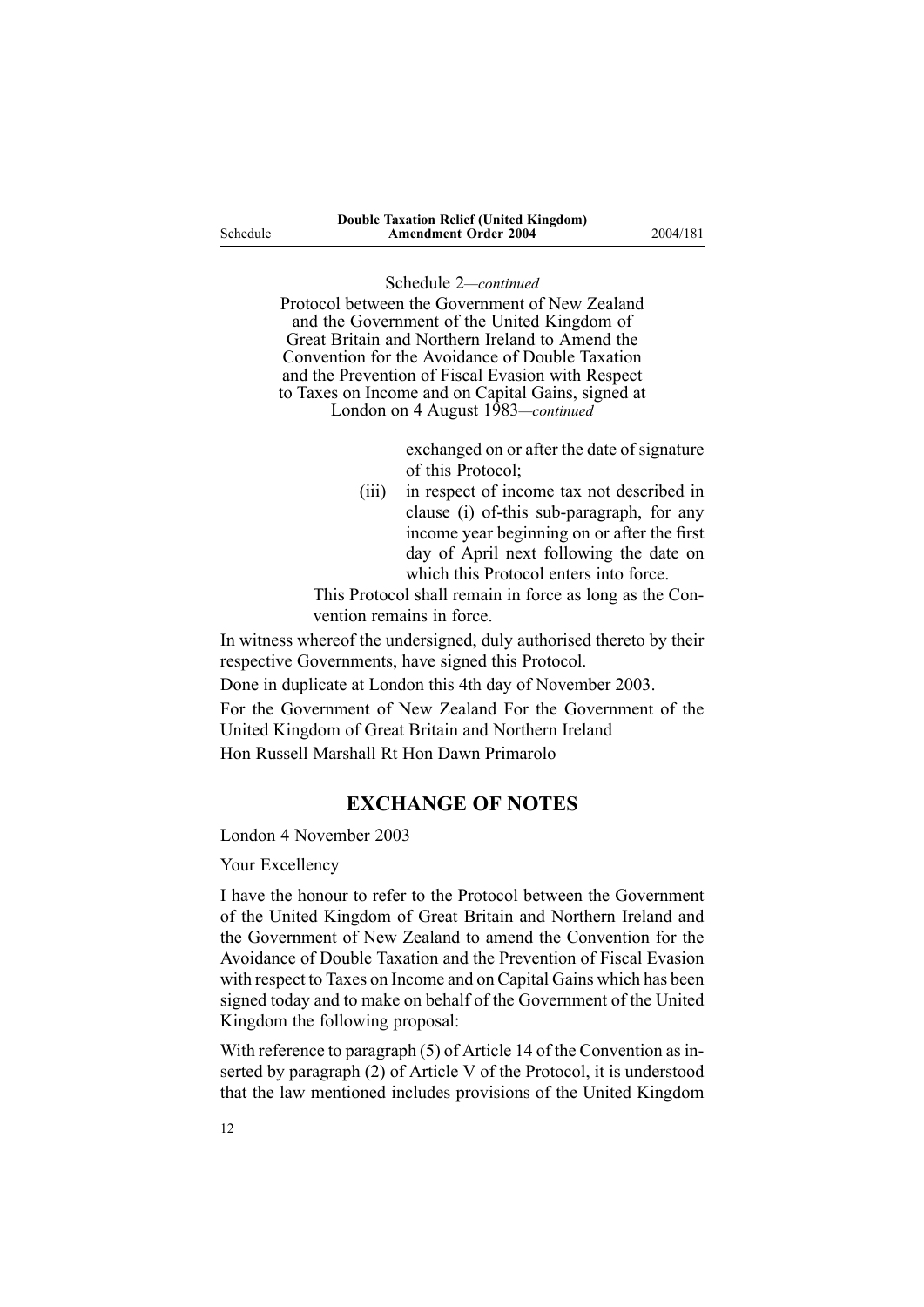2004/181

#### Schedule 2*—continued*

Protocol between the Government of New Zealand and the Government of the United Kingdom of Great Britain and Northern Ireland to Amend the Convention for the Avoidance of Double Taxation and the Prevention of Fiscal Evasion with Respect to Taxes on Income and on Capital Gains, signed at London on 4 August 1983*—continued*

tax legislation that counter avoidance of capital gains tax by temporary non-residents, participators in non-resident close companies, and individuals who have, or are treated for tax purposes as having, an interest under <sup>a</sup> settlement.

If the foregoing proposal is acceptable to the Government of New Zealand, I have the honour to sugges<sup>t</sup> that the presen<sup>t</sup> Note and Your Excellency's reply to that effect should be regarded as constituting an agreemen<sup>t</sup> between the two Governments in this matter, which shall enter into force at the same time as the entry into force of the Protocol.

I avail myself of this opportunity to extend to Your Excellency the assurance of my highest consideration.

London 4 November 2003

Your Excellency

I have the honour to acknowledge receipt of Your Excellency's Note of today which reads as follows:

I have the honour to refer to the Protocol between the Government of the United Kingdom of Great Britain and Northern Ireland and the Government of New Zealand to amend the Convention for the Avoidance of Double Taxation and the Prevention of Fiscal Evasion with respec<sup>t</sup> to Taxes on Income and on Capital Gains which has been signed today and to make on behalf of the Government of the United Kingdom the following proposal:

With reference to paragraph (5) of Article 14 of the Convention as inserted by paragraph (2) of Article V of the Protocol, it is understood that the law mentioned includes provisions of the United Kingdom tax legislation that counter avoidance of capital gains tax by tem-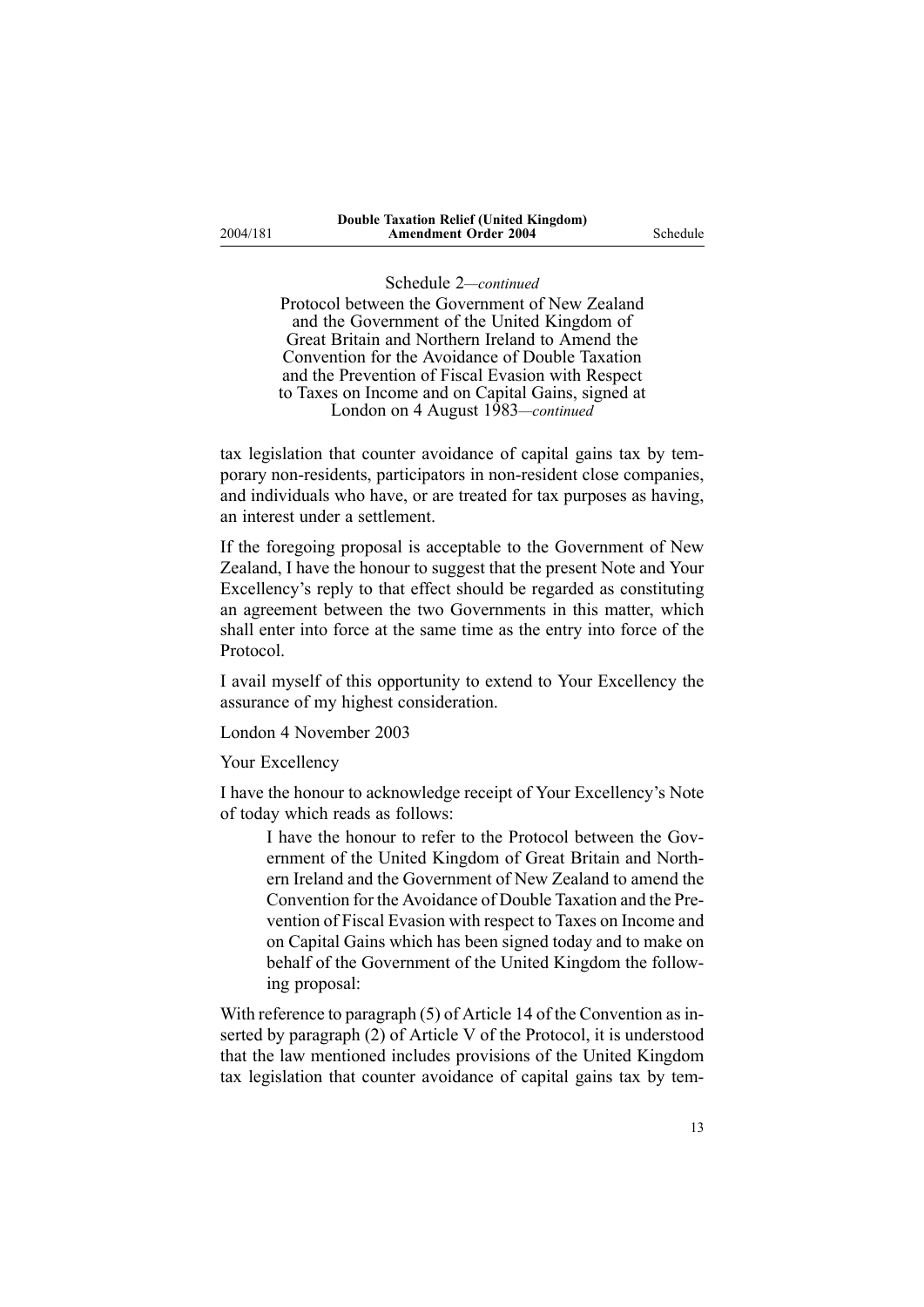Protocol between the Government of New Zealand and the Government of the United Kingdom of Great Britain and Northern Ireland to Amend the Convention for the Avoidance of Double Taxation and the Prevention of Fiscal Evasion with Respect to Taxes on Income and on Capital Gains, signed at London on 4 August 1983*—continued*

porary non-residents, participators in non-resident close companies, and individuals deriving an interest under <sup>a</sup> settlement.

If the foregoing proposal is acceptable to the Government of New Zealand, I have the honour to sugges<sup>t</sup> that the presen<sup>t</sup> Note and Your Excellency's reply to that effect should be regarded as constituting an agreemen<sup>t</sup> between the two Governments in this matter, which shall enter into force at the same time as the entry into force of the Protocol.

The foregoing proposal being acceptable to the Government of New Zealand, I have the honour to confirm that Your Excellency's Note and this reply shall be regarded as constituting an agreement between the two Governments in this matter which shall enter into force at the same time as the entry into force of the Protocol.

I take this opportunity to renew to Your Excellency the assurance of my highest consideration.

Diane Morcom,

Clerk of the Executive Council.

#### **Explanatory note**

*This note is not par<sup>t</sup> of the order, but isintended to indicate its general effect.*

This order, which comes in to force on the 28th day after the date of its notification in the Gazette, adds <sup>a</sup> Protocol to the 1984 New Zealand-United Kingdom Double Tax Convention. The Protocol makes <sup>a</sup> number of amendments to the Convention.

Issued under the authority of the Acts and [Regulations](http://www.legislation.govt.nz/pdfLink.aspx?id=DLM195097) Publication Act 1989.